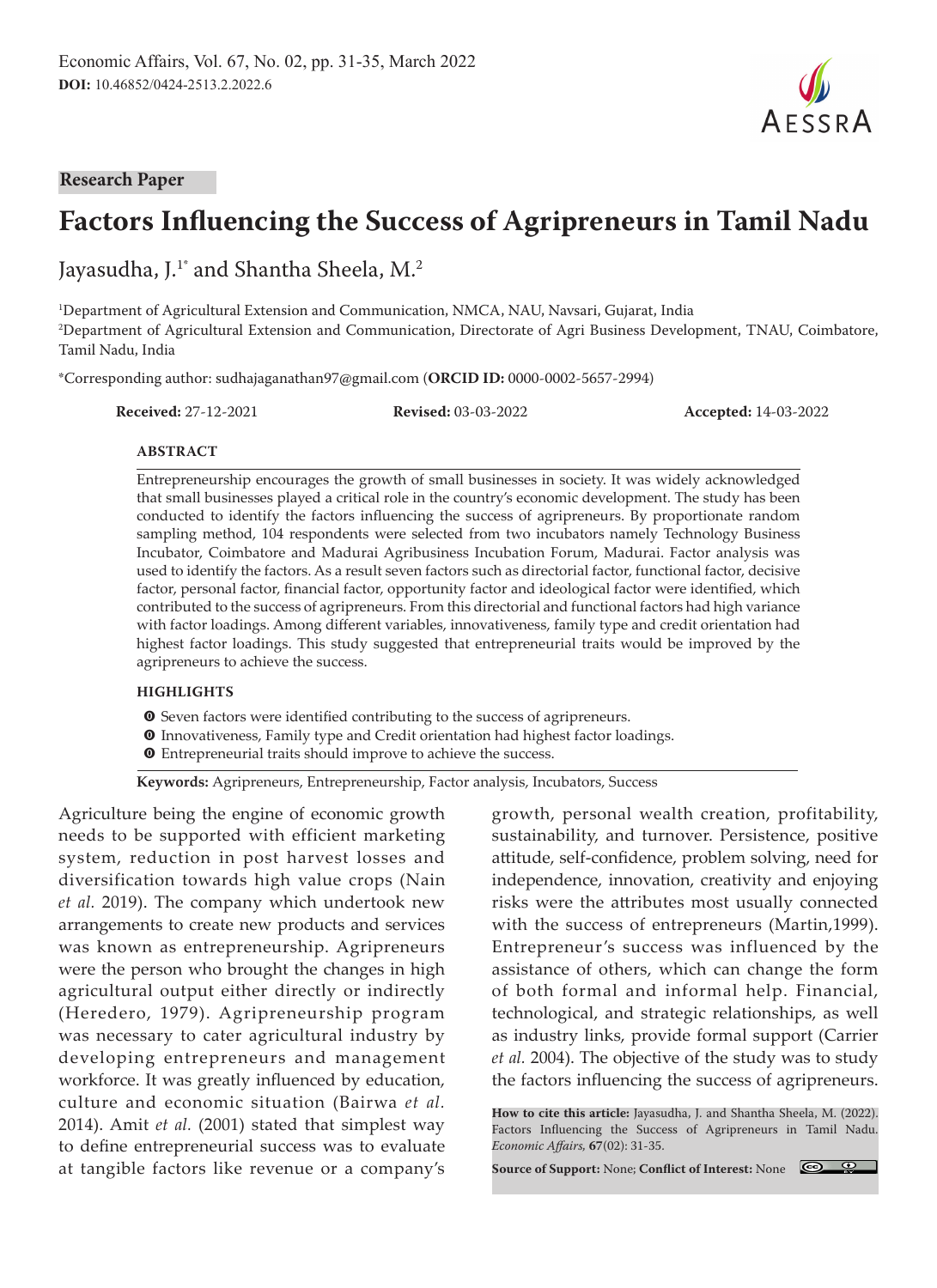# **MATERIALS AND METHODS**

The study has been conducted among the agripreneurs from two agribusiness incubation forums namely Technology Business Incubator (TBI), Coimbatore and Madurai Agribusiness Incubation Forum (MABIF), Madurai. These two incubators were selected purposively to identify the agripreneurs with minimum three years of experience in agribusiness.

An ex-post facto design was adopted for the study. By proportionate random sampling technique, the 104 respondents were selected from the agribusiness incubation forums. The independent variables fixed for the study *viz*., age, gender, educational status, marital status, family type, experience in business, annual income, credit orientation, economic motivation, risk orientation, self-reliance, managerial ability, self-confidence, social networking, selfactualization, critical thinking, persuasive ability, leadership ability, competition orientation and innovativeness, while success of business was taken as a dependent variable.

The data was collected by using well-structured and pre-tested interview schedule. The agripreneurs were interviewed personally to collect the information. The statistical tool such as Factor analysis was used to identify the factors influencing the success of agripreneurs.

A statistical method for determining the dimensionality of a set of variables is factor analysis. It examines whether a set of interest variables *Y*1, *Y*2.......*Yk* are linearly connected to a smaller set of unobservable factors *F1, F2......Fk*. The varimax rotation was used to do factor analysis in this study. This was done to figure out how many and what kind of factors influenced the dependent variable. The sub components beneath each major component were chosen based on the factor loadings. The general formula for factor analysis is as follows. The factor analysis model describes the variance and covariation in a collection of observable continuous variables *y* (*j* = 1 to *p*) as a function of factors η (*k* = 1 to *m*) and residuals  $ε$  ( $j = 1$  to *p*).

For person *i*,

*yi*1 = *ν*1 + λ11 η*i*1 + λ12 η*i*2 + … + λ1*k* η*ik* + … + λ1*m* η*im* + ε*i*1 *yij* = *νj* + λ*j*1 η*i*1 + λ*j*2 η*i*2 + … + λ*jk* η*ik* + … + λ*jm* η*im* + ε*ij*

*yip* = *νp* + λ*p*1 η*i*1 + λ*p*2 η*i*2 + … + λ*pk* η*ik* + … + λ*pm* η*im* + ε*ip*

### Where,

*νj* = Intercepts

 $\lambda$ *jk* = Factor loadings

η*ik* = Factor values

ε*ij* = residuals with zero means and correlations of zero with the factors

### **RESULTS AND DISCUSSION**

The 20 variables related to the business success were selected for factors analysis by using principal component extraction with the help of Varimax rotation. Suitability of the data was checked by Bartlett's test of sphericity giving a significant chisquare value of (420.54%) affirming that the data is sufficient for analysis.

#### **Table 1:** KMO and Bartlett's Test

| Sl. No Test |                                                          | Percent |
|-------------|----------------------------------------------------------|---------|
|             | Kaiser-Meyer-Olkin measure of<br>sampling adequacy       | 0.607   |
|             | Bartlett's Test of Sphericity.<br>Approximate Chi-square | 420.546 |
|             | Df                                                       | 190     |
|             | Sig                                                      | .000    |

### **Principal component analysis of indicators**

The principal component analysis was carried out with all the variables and the results were presented in Table 2.



**Fig. 1**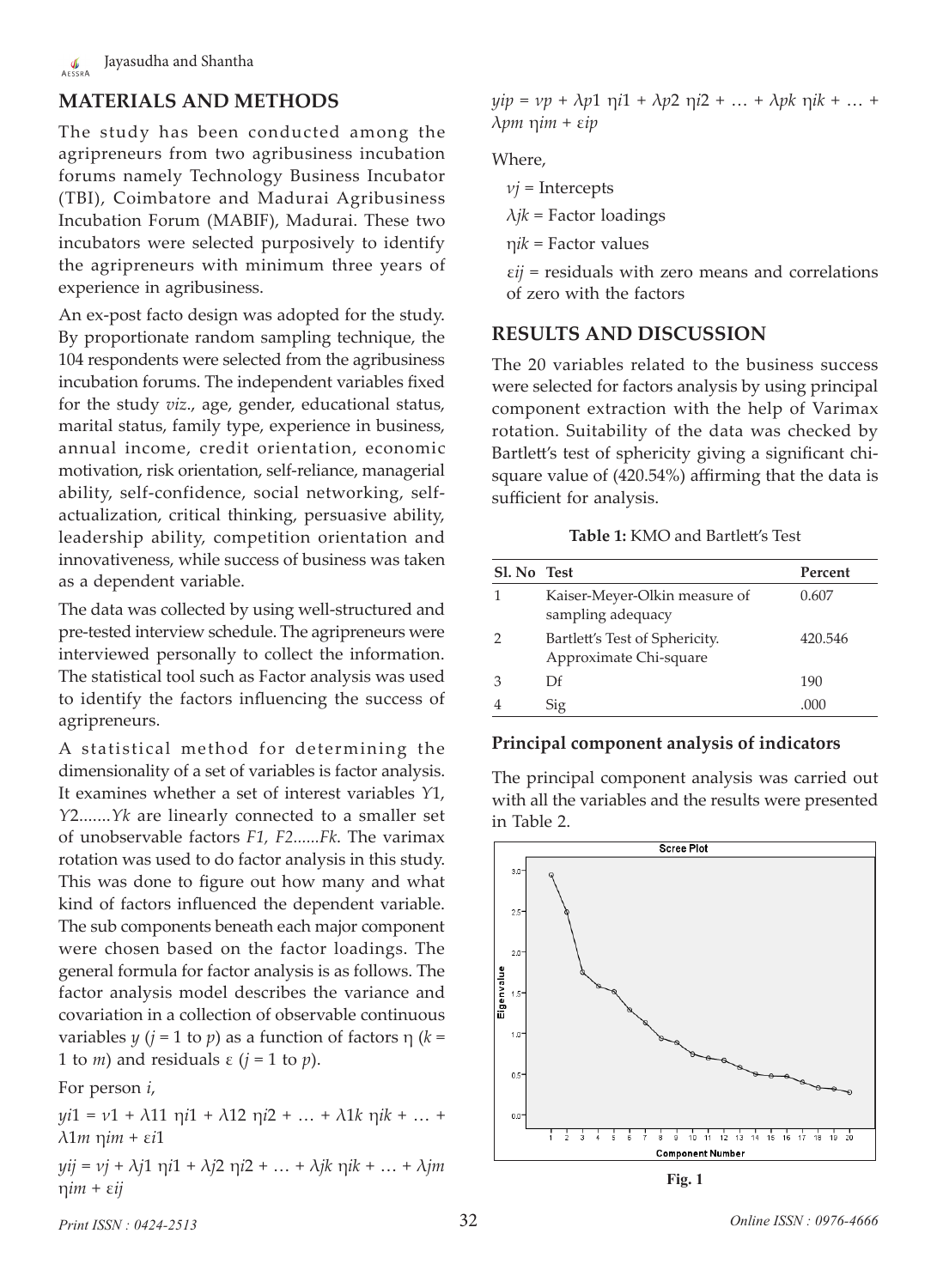| Sl. No.        | Component number                | Eigen values | Percentage of variance | Cumulative variation % |
|----------------|---------------------------------|--------------|------------------------|------------------------|
| $\mathbf{1}$   | Directorial factor (Factor-I)   | 2.946        | 14.731                 | 14.731                 |
| 2              | Functional factor (Factor-II)   | 2.488        | 12.438                 | 27.170                 |
| 3              | Decisive factor (Factor-III)    | 1.751        | 8.755                  | 35.924                 |
| $\overline{4}$ | Personal factor (Factor-IV)     | 1.580        | 7.902                  | 43.827                 |
| 5              | Financial factor (Factor-V)     | 1.514        | 7.571                  | 51.398                 |
| 6              | Opportunity factor (Factor-VI)  | 1.287        | 6.437                  | 57.835                 |
| 7              | Ideological factor (Factor-VII) | 1.131        | 5.654                  | 63.489                 |

**Table 2:** Distribution of factors with variance

**Table 3:** Distribution of variable wise Rotated Factor (Varimax)

| Rotated Component Matrix <sup>a</sup> |              |                |         |         |         |         |         |  |  |  |
|---------------------------------------|--------------|----------------|---------|---------|---------|---------|---------|--|--|--|
|                                       | Component    |                |         |         |         |         |         |  |  |  |
|                                       | $\mathbf{1}$ | $\overline{2}$ | 3       | 4       | 5       | 6       | 7       |  |  |  |
| Age                                   | $-.033$      | $-.415$        | $-.588$ | $-.391$ | .085    | .131    | .015    |  |  |  |
| Gender                                | $-.246$      | $-.232$        | .703    | .108    | $-.009$ | .091    | .000    |  |  |  |
| <b>Educational</b> status             | $-.148$      | .657           | .054    | .011    | $-.117$ | $-.044$ | .143    |  |  |  |
| Marital status                        | $-.174$      | .295           | .119    | .628    | .154    | $-.106$ | $-.066$ |  |  |  |
| Family type                           | .007         | $-.312$        | .073    | .760    | $-.190$ | .019    | .126    |  |  |  |
| Experience in business                | $-.033$      | $-.359$        | $-.518$ | $-.206$ | .606    | .026    | $-.185$ |  |  |  |
| Annual income                         | .004         | $-.132$        | .173    | $-.021$ | .648    | .380    | $-.620$ |  |  |  |
| Credit orientation                    | $-.061$      | $-.021$        | $-.097$ | .038    | .740    | .023    | .073    |  |  |  |
| Economic motivation                   | .314         | $-.037$        | $-.195$ | .151    | $-.045$ | .699    | .156    |  |  |  |
| Risk orientation                      | $-.123$      | .016           | .073    | $-.208$ | .147    | .725    | $-.108$ |  |  |  |
| Self reliance                         | .188         | .821           | $-.185$ | $-.080$ | .113    | .051    | .038    |  |  |  |
| Managerial ability                    | .614         | .198           | .102    | $-.117$ | $-142$  | $-.168$ | $-.017$ |  |  |  |
| Self-confidence                       | .726         | $-.055$        | $-.069$ | .185    | .101    | .152    | $-.134$ |  |  |  |
| Social networking                     | .216         | .462           | .280    | .062    | $-.225$ | .435    | $-.180$ |  |  |  |
| Self-actualisation                    | .430         | $-.012$        | $-.307$ | .409    | .312    | .016    | .098    |  |  |  |
| Critical thinking                     | .584         | .019           | $-.108$ | $-.127$ | $-.211$ | .170    | .247    |  |  |  |
| Persuasive ability                    | .425         | $-.048$        | .647    | $-.344$ | .035    | $-.071$ | .018    |  |  |  |
| Leadership ability                    | .683         | $-.053$        | .020    | $-.041$ | .005    | .030    | $-.349$ |  |  |  |
| Competition orientation               | .578         | $-.011$        | .074    | $-.174$ | .490    | .092    | .211    |  |  |  |
| Innovativeness                        | $-.102$      | .095           | .132    | .066    | .273    | .080    | .802    |  |  |  |

*Extraction Method: Principal Component Analysis*

*Rotation Method: Varimax with Kaiser Normalizationa*

*a. Rotation converged in 23 iterations*

The components with more than one Eigen value were chosen, and seven factors were derived from the 20 components, with a total variance of 63.489 percent.

#### **Rotated factor (Varimax)**

The results of principal component analysis showed that there were seven factors that constitute the majority of the variation in success of business. The results of the factor loading of each indicator under the seven factors were also examined, as shown in Table 3.

From the results obtained from the loading, with a minimum of 0.60 loading were taken for the study and below 0.60 were neglected.

#### **Factor I**

The variable in this factor were identified as Directorial factor, which exhibited 14.731 per cent of variance with cumulative variance of 14.731 on the success of agripreneurs. It includes managerial ability (0**.**614), self-confidence (0.726), self-actualization (0.430), critical thinking (0.584), leadership ability (0.683) and competition orientation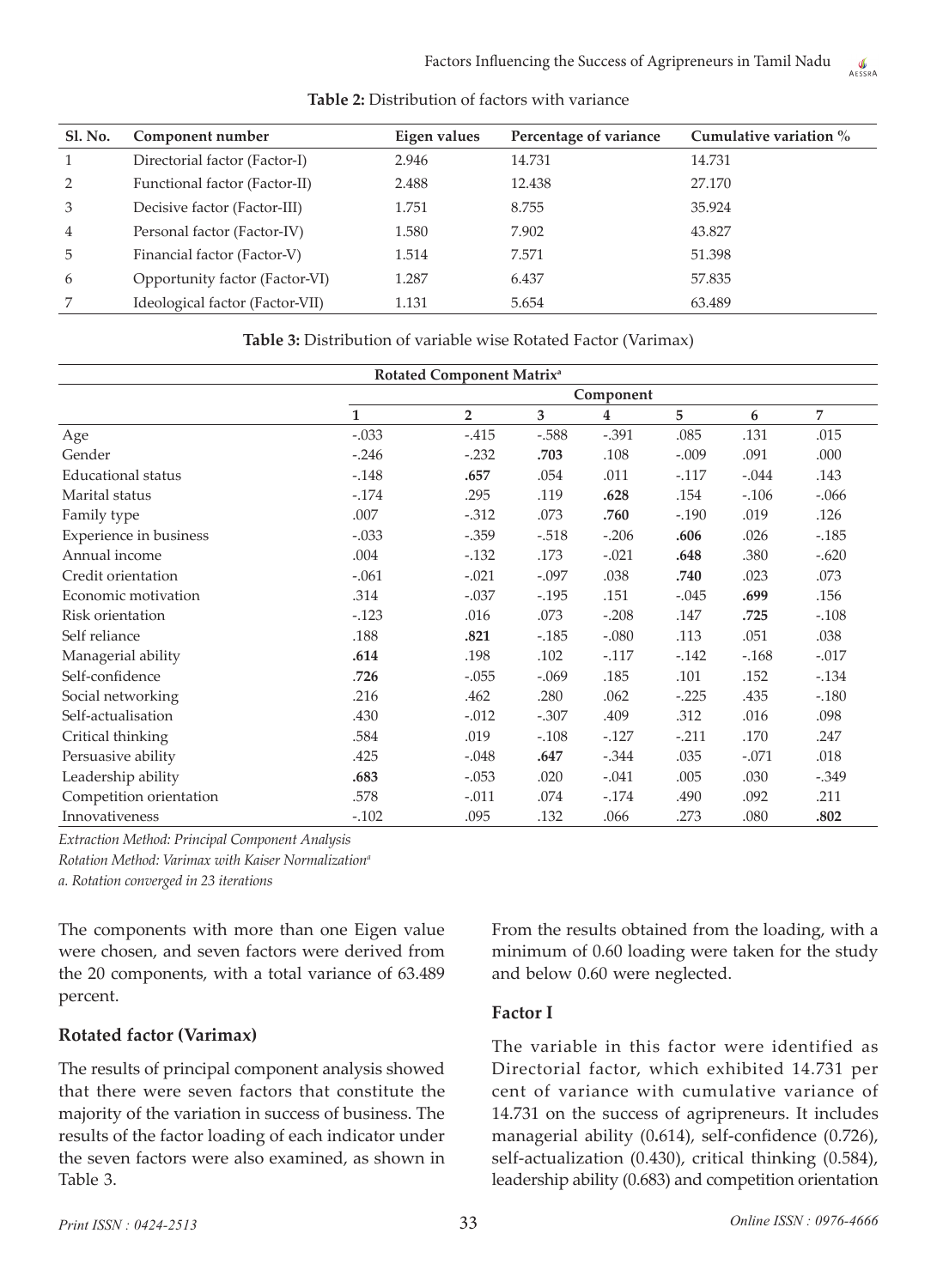(0.578). It indicated the ability of individuals towards the success of agripreneurs.

Among these variables, self-confidence and managerial ability had highest factor loadings. Because, majority of the agripreneurs (83.70%) possessed high level of self-confidence and 71.20 per cent of agripreneurs had medium level of managerial ability. Self-confidence gave mental support to face the risk, managerial ability helped to coordinate the business activities, self-actualization helped to realize the personal potential, critical thinking to make appropriate decision, leadership ability to influence others and competition orientation to handle the competitors in better way. Hence these factors were found to be interlinked with each other in determining the business success and have been loaded in the Factor 1.

### **Factor II**

The factor had 12.438 percent variation with 27.170 cumulative variance percent. There were three variables, which had significant loadings on Factor II. They were educational status (0**.**657), self-reliance (0.821) and social networking (0.462).These variables were grouped under Functional factor.

Among these factors self-reliance had highest factor loading, because the ability to rely on oneself for future prosperity rather than on others which was vital factor to sustain as an entrepreneurs. Education helped to gain knowledge about the entrepreneurship and social networking helped to widen the knowledge by gaining the experience from others, which were necessary to improve the business.

# **Factor III**

The factor explained 8.755 percent variation with a cumulative variance of 35.924 percent. This factor includes age (-0.588), gender (0.703) and persuasive ability (0.647). These variables were indicated as Decisive factor.

Among these factors, gender had highest factor loading because, majority of the respondents (69.20%) were male. The fact might be that male would have been given free choice, liberty and independence to become entrepreneurs to start their own business than the female. Persuasive ability helped to influence an individual's choice pattern in a planned manner which was most important for an entrepreneur.

### **Factor IV**

The factor exhibited 7.902 percent variation with 43.827 of cumulative variance percent. The variables under this factor were marital status (0.628) and family type (0.760). Among these factors, family type had highest factor loadings.

Family support gave great moral impetus to entrepreneurship. Both nuclear family and joint family type had its own advantages and disadvantages. Nuclear family helped to make independent and quick decision-making, whereas joint family could be helpful in sharing of resources as well as risk. Marriage also gave some moral and mental support to the agripreneurs. Hence, these factors were grouped under Personal factor.

# **Factor V**

The factor had contributed 7.571 percent of variance with 51.398 percent of cumulative variance. The variables such as experience in business (0.606), annual income (0.648) and credit orientation (0.740) were included. Among these variables, credit orientation had highest factor loading.

Most of the agripreneurs started their business by their own capital and also from the support of financial institutions. More than half of the respondents (63.50%) had medium level of credit orientation. Annual income plays a vital role in expanding and sustaining the agribusiness. Experience helped to improve the decision making ability and to do right things at right time. These factors were grouped under Financial factor and dealt with financial aspects.

# **Factor VI**

The sixth factor explained 6.437 percent variation with cumulative frequency of 57.835 percent. The variables in this factor were economic motivation (0.699) and risk orientation (0.725). Both variables were grouped under Opportunity factor.

Because economic motivation and risk orientation helped to identify the opportunities in entrepreneurship. They might manage their risk by employing management practices such as risk avoidance by avoiding risky investment,